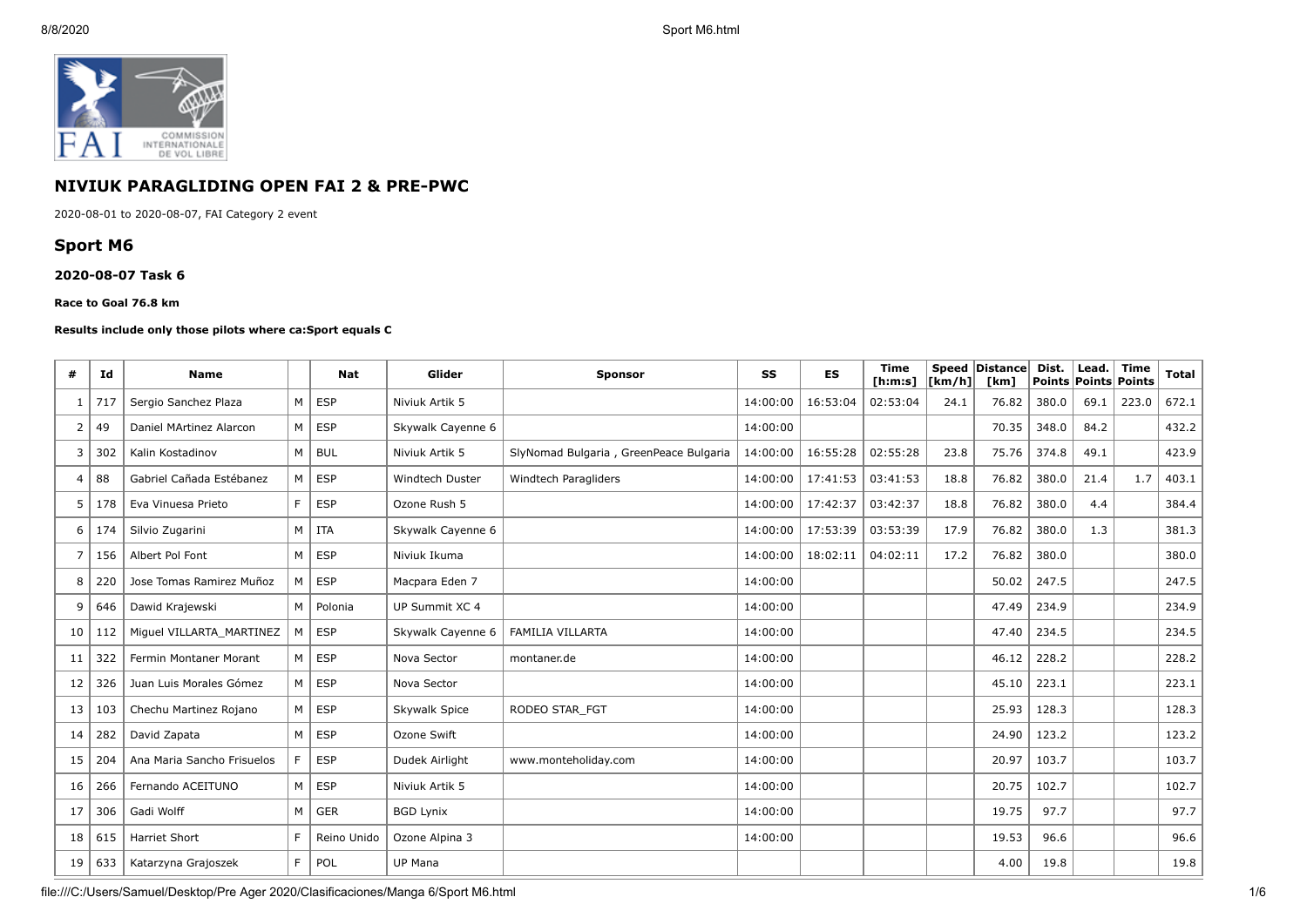|            | Id  | Name               | <b>Nat</b> | Glider         | Sponsor | SS | ES | <b>Time</b><br>[ <b>h</b> : <b>m</b> : <b>s</b> ] | $\vert$ [km/h] $\vert$ | Speed Distance Dist.<br>[km] | Lead. | $^{\circ}$ Time $_{\perp}$<br><b>Points Points Points</b> | <b>Total</b> |
|------------|-----|--------------------|------------|----------------|---------|----|----|---------------------------------------------------|------------------------|------------------------------|-------|-----------------------------------------------------------|--------------|
| ABS        | -94 | Nani Pons          | I ESP      | Niviuk Artik 5 |         |    |    |                                                   |                        |                              |       |                                                           | 0.0          |
| <b>ABS</b> | 115 | Jordi Roset Ilobet | I ESP      | Ozone Alpina 3 |         |    |    |                                                   |                        |                              |       |                                                           | 0.0          |

## **Task definition**

| <b>No</b>      | Leg Dist.        | Id               | <b>Radius</b>   | Open  | Close | <b>Coordinates</b>         | <b>Altitude</b> |
|----------------|------------------|------------------|-----------------|-------|-------|----------------------------|-----------------|
| 1              | $0.0 \text{ km}$ | D <sub>0</sub> 1 | 400 m           | 12:40 | 14:40 | Lat: 42.04635 Lon: 0.74601 | 1560 m          |
| 2 SS           | 5.6 km           | <b>B09</b>       | 2000 m          | 14:00 | 18:30 | Lat: 42.01348 Lon: 0.82603 | 572 m           |
| 3              | 13.2 km          | <b>B03</b>       | 1000 m          | 14:00 | 18:30 | Lat: 42.03198 Lon: 0.70173 | 1012 m          |
| $\overline{4}$ | 20.5 km          | <b>B10</b>       | $400 \text{ m}$ | 14:00 | 18:30 | Lat: 41.96645 Lon: 0.75677 | 826 m           |
| 5              | 40.2 km          | <b>B42</b>       | 3000 m          | 14:00 | 18:30 | Lat: 42.15748 Lon: 0.81287 | 741 m           |
| 6              | 59.5 km          | <b>B28</b>       | 2000 m          | 14:00 | 18:30 | Lat: 42.1614 Lon: 1.09163  | 952 m           |
| $\overline{7}$ | 69.3 km          | A02              | 2000 m          | 14:00 | 18:30 | Lat: 42.14145 Lon: 0.93123 | 455 m           |
| 8 ES           | 75.2 km          | A06              | 2000 m          | 14:00 | 18:30 | Lat: 42.22223 Lon: 0.97437 | 506 m           |
| 9              | 76.8 km          | A06              | $400 \text{ m}$ | 14:00 | 18:30 | Lat: 42.22223 Lon: 0.97437 | 506 m           |

### **Notes**

| Ιd  | Name                         | Note    |  |  |  |
|-----|------------------------------|---------|--|--|--|
| 115 | Jordi Roset Ilobet   Ausente |         |  |  |  |
| 94  | Nani Pons                    | Ausente |  |  |  |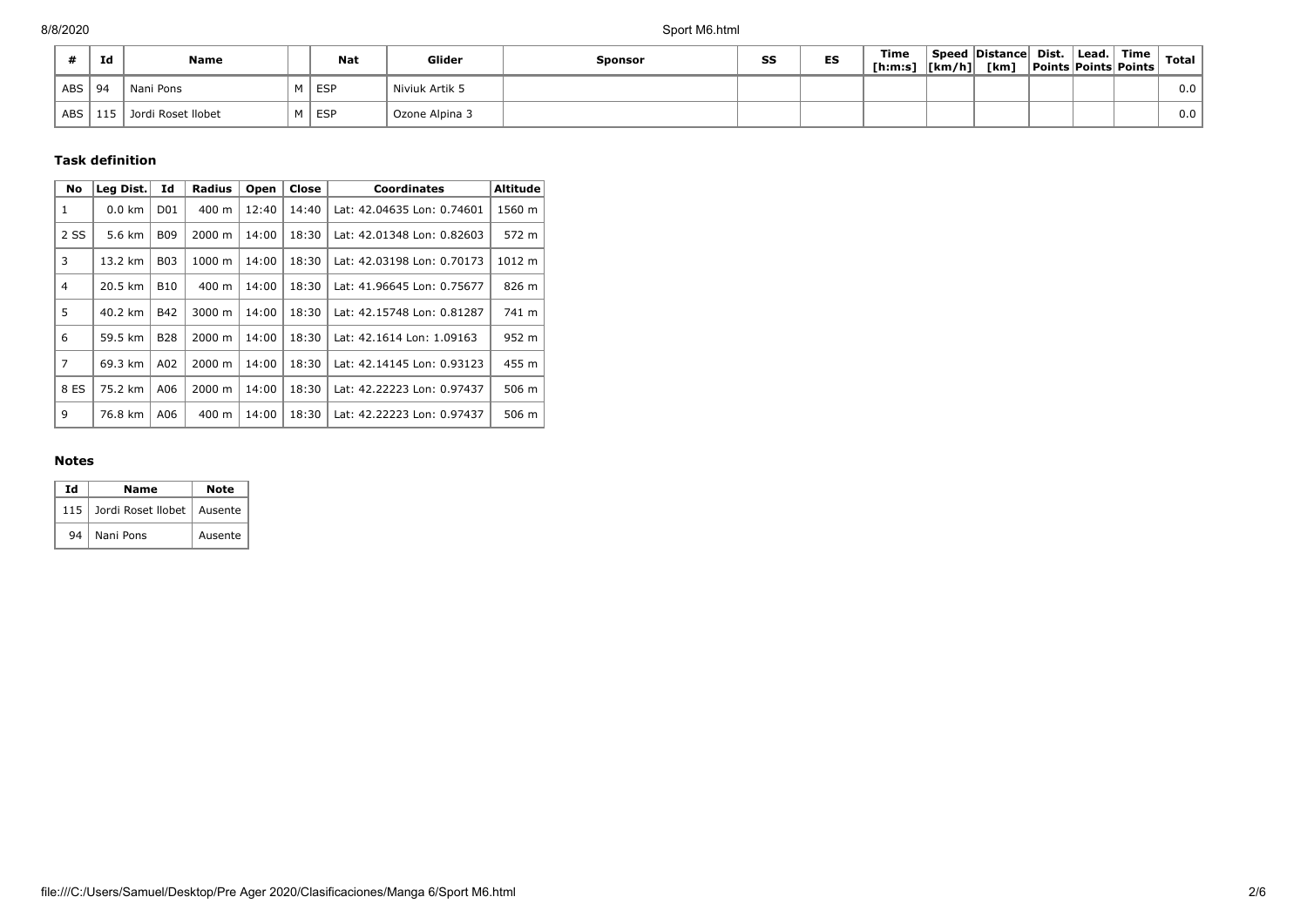8/8/2020 Sport M6.html

**Pilots not yet processed (NYP)**

**Id Name**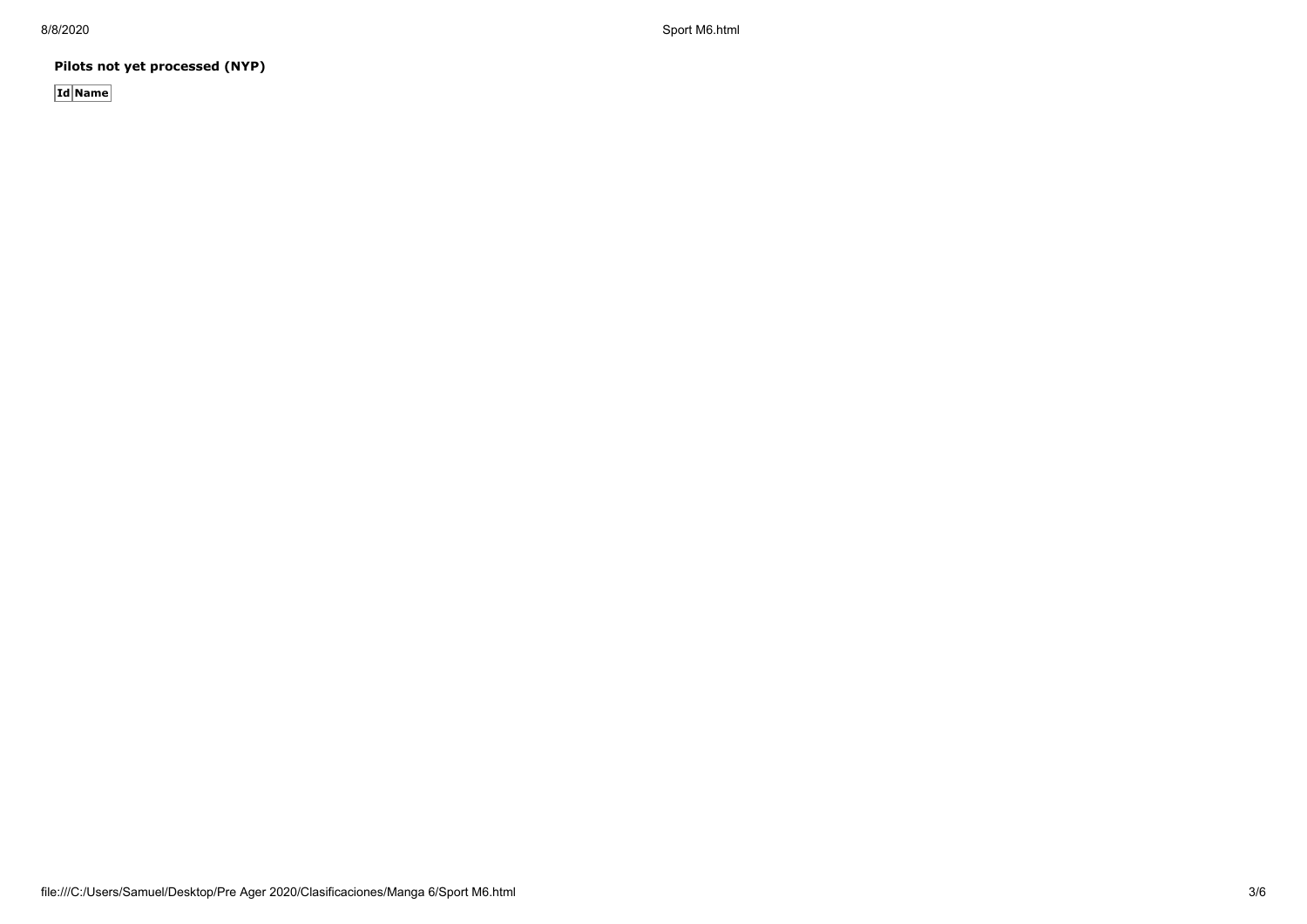### **Task statistics**

| param                           | value                     |
|---------------------------------|---------------------------|
| ss_distance                     | 69.574                    |
| task_distance                   | 76.818                    |
| launch_to_ess_distance          | 75.218                    |
| no_of_pilots_present            | 104                       |
| no_of_pilots_flying             | 104                       |
| no_of_pilots_lo                 | 39                        |
| no_of_pilots_reaching_nom_dist  | 94                        |
| no_of_pilots_reaching_es        | 67                        |
| no of pilots reaching goal      | 65                        |
| sum_flown_distance              | 6795.15700000001          |
| best_dist                       | 76.818                    |
| best_time                       | 2.2161                    |
| worst_time                      | 4.0364                    |
| qnh_setting                     | 1013.25                   |
| no_of_pilots_in_competition     | 111                       |
| no_of_pilots_landed_before_stop | 0                         |
| sum_dist_over_min               | 6382.19                   |
| sum_real_dist_over_min          | 6382.19                   |
| sum_flown_distances             | 6795.157                  |
| best_real_dist                  | 76.818                    |
| last_start_time                 | 2020-08-07T14:00:00+02:00 |
| first_start_time                | 2020-08-07T14:00:00+02:00 |
| first_finish_time               | 2020-08-07T16:12:58+02:00 |
| max_time_to_get_time_points     | 3.7048                    |
| goalratio                       | 0.625                     |
| arrival_weight                  | 0                         |
| departure_weight                | 0                         |
| leading_weight                  | 0.162                     |
| time_weight                     | 0.458                     |
| distance_weight                 | 0.38                      |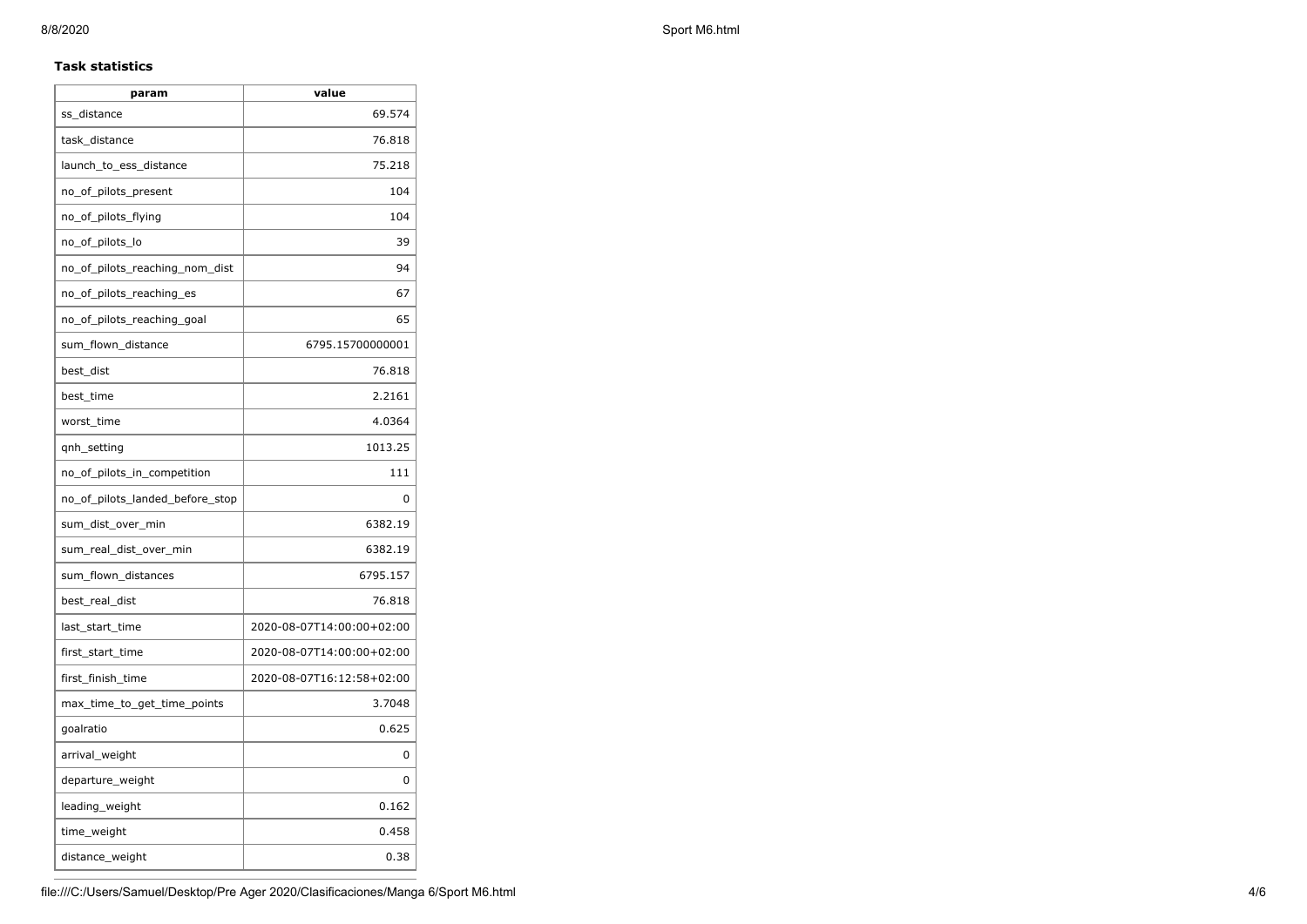| param                        | value        |
|------------------------------|--------------|
| smallest_leading_coefficient | 1.3437       |
| available_points_distance    | 380.0391     |
| available_points_time        | 457.9609     |
| available_points_departure   | 0            |
| available points leading     | 162          |
| available_points_arrival     | 0            |
| time_validity                | 1            |
| launch_validity              | $\mathbf{1}$ |
| distance_validity            | 1            |
| stop_validity                | $\mathbf{1}$ |
| day_quality                  | $\mathbf{1}$ |
| ftv_day_validity             | 0.9899       |
| time_points_stop_correction  | 0            |

## **Scoring formula settings**

| param                                        | value    |
|----------------------------------------------|----------|
| id                                           | GAP2020  |
| use_distance_points                          | 1        |
| use_time_points                              | 1        |
| use_departure_points                         | $\Omega$ |
| use_leading_points                           | 1        |
| use_arrival_position_points                  | 0        |
| use_arrival_time_points                      | 0        |
| time points if not in goal                   | $\Omega$ |
| jump_the_gun_factor                          | $\Omega$ |
| jump_the_gun_max                             | 0        |
| use 1000 points for max day quality          | $\Omega$ |
| normalize_1000_before_day_quality            | 0        |
| time_validity_based_on_pilot_with_speed_rank | 1        |
| bonus_gr                                     | 4        |
| no_pilots_in_goal_factor                     | 0.8      |
| task_stopped_factor                          | 0.7      |

8/8/2020 Sport M6.html